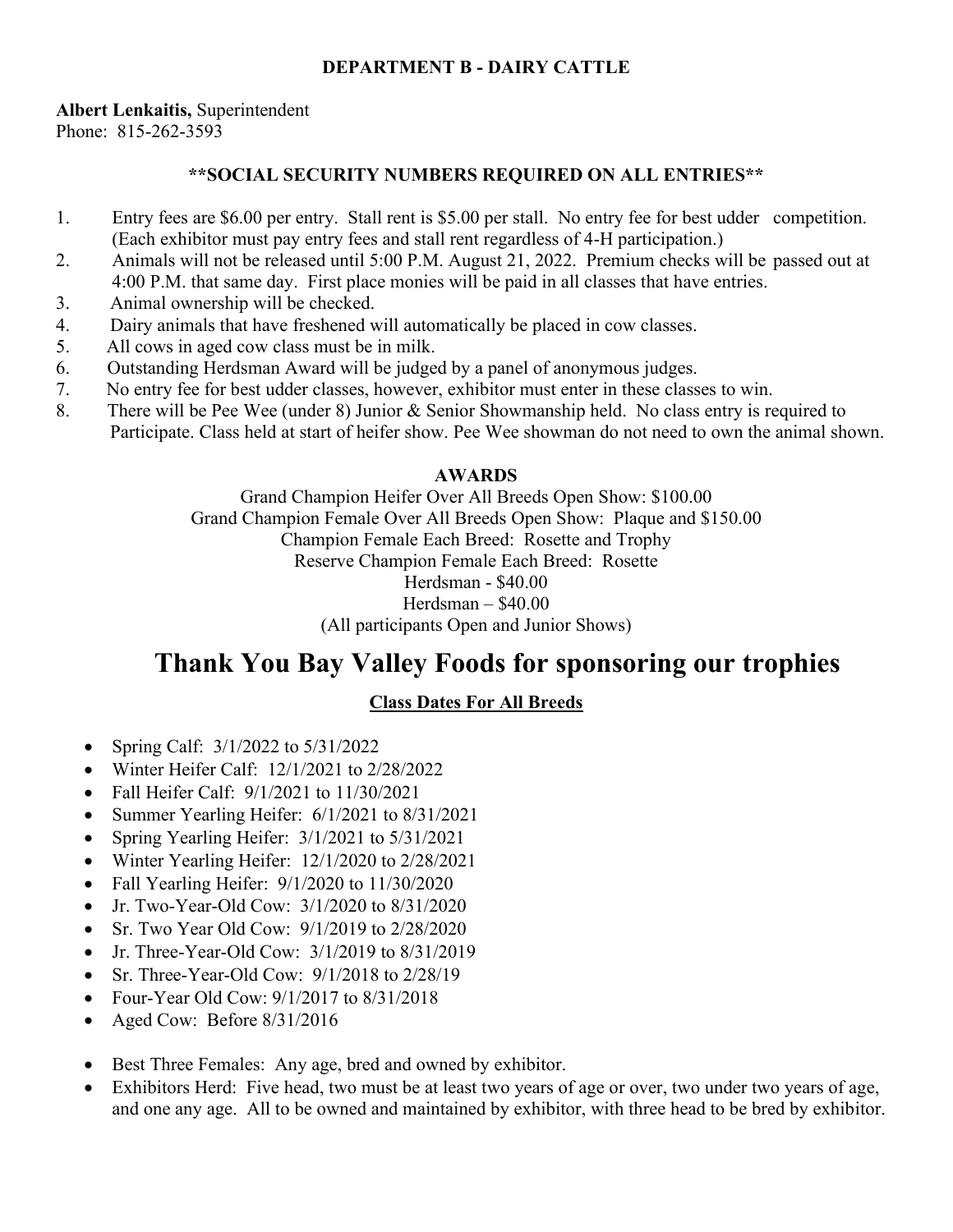# **SECTION 1 - HOLSTEIN**

| <b>CLASS # DESCRIPTION</b> |                                        |                        | <b>PREMIUM</b>       |  |                   |  |
|----------------------------|----------------------------------------|------------------------|----------------------|--|-------------------|--|
| 201                        | Heifer, junior calf                    | \$45 40 35 30 25 20 15 |                      |  |                   |  |
| 206                        | Heifer, intermediate calf              |                        | 45 40 35 30 25 20 15 |  |                   |  |
| 211                        | Heifer, senior calf                    |                        | 45 40 35 30 25 20 15 |  |                   |  |
| 216                        | Heifer, summer yearling                |                        | 45 40 35 30 25 20 15 |  |                   |  |
| 221                        | Heifer, junior yearling                | 45                     |                      |  | 40 35 30 25 20 15 |  |
| 226                        | Heifer, intermediate                   |                        |                      |  |                   |  |
|                            | yearling                               | 45                     |                      |  | 40 35 30 25 20 15 |  |
| 231                        | Heifer, senior yearling                | 45                     | 40                   |  | 35 30 25 20 15    |  |
| 246                        | Best Three Females, Jr.                | 45                     |                      |  | 40 35 30 25 20 15 |  |
| 251                        | Cow, 2 years, junior                   | 45                     |                      |  | 40 35 30 25 20 15 |  |
| 256                        | <b>Best Udder</b>                      | 20                     |                      |  |                   |  |
| 261                        | Cow, 2 years, senior                   | 45                     |                      |  | 40 35 30 25 20 15 |  |
| 266                        | <b>Best Udder</b>                      | 20                     |                      |  |                   |  |
| 271                        | Cow, 3 years, Junior                   | 45                     |                      |  | 40 35 30 25 20 15 |  |
| 276                        | <b>Best Udder</b>                      | 20                     |                      |  |                   |  |
| 272                        | Cow, 3 years, Senior                   | 45                     | 40 35 30 25 20 15    |  |                   |  |
| 275                        | <b>Best Udder</b>                      | 20                     |                      |  |                   |  |
| 281                        | Cow, 4 years                           | 45                     |                      |  | 40 35 30 25 20 15 |  |
| 286                        | <b>Best Udder</b>                      | 20                     |                      |  |                   |  |
| 291                        | Cow, Aged                              | 45                     |                      |  | 40 35 30 25 20 15 |  |
| 296                        | <b>Best Udder</b>                      | 20                     |                      |  |                   |  |
| 321                        | Dam & Daughter                         | 45                     |                      |  | 40 35 30 25 20 15 |  |
| 328                        | Produce of Dam                         | 45                     |                      |  | 40 35 30 25 20 15 |  |
| 326                        | <b>Best Three Females</b>              | 45                     | 40                   |  | 35 30 25 20 15    |  |
| 331                        | <b>Exhibitors Herd</b>                 | 45                     | 40                   |  | 35 30 25 20 15    |  |
|                            | Champion and Reserve Jr.               | 30                     | 25                   |  |                   |  |
|                            | Champion and Reserve Sr.               | 30                     | 25                   |  |                   |  |
|                            | Champion Holstein - Rosette and Trophy |                        |                      |  |                   |  |
|                            | Reserve Champion Holstein - Rosette    |                        |                      |  |                   |  |
|                            |                                        |                        |                      |  |                   |  |

### **SECTION 2 - BROWN SWISS**

| <b>CLASS # DESCRIPTION</b> |                                           |      | <b>PREMIUM</b> |  |  |                |                   |    |
|----------------------------|-------------------------------------------|------|----------------|--|--|----------------|-------------------|----|
| 202                        | Heifer, junior calf                       | \$45 |                |  |  |                | 40 35 30 25 20 15 |    |
| 207                        | Heifer, intermediate calf                 | 45   |                |  |  |                | 40 35 30 25 20 15 |    |
| 212                        | Heifer, senior calf                       | 45   |                |  |  |                | 40 35 30 25 20 15 |    |
| 217                        | Heifer, summer yearling                   | 45   |                |  |  |                | 40 35 30 25 20 15 |    |
| 222                        | Heifer, junior yearling                   | 45   |                |  |  |                | 40 35 30 25 20 15 |    |
| 227                        | Heifer, intermediate                      |      |                |  |  |                |                   |    |
|                            | yearling                                  | 45   |                |  |  |                | 40 35 30 25 20 15 |    |
| 232                        | Heifer, senior yearling                   | 45   |                |  |  |                | 40 35 30 25 20 15 |    |
| 247                        | Best Three Females, Jr.                   | 45   |                |  |  |                | 40 35 30 25 20 15 |    |
| 252                        | Cow, 2 years, junior                      | 45   |                |  |  |                | 40 35 30 25 20 15 |    |
| 257                        | <b>Best Udder</b>                         | 20   |                |  |  |                |                   |    |
| 262                        | Cow, 2 years, senior                      | 45   |                |  |  |                | 40 35 30 25 20 15 |    |
| 267                        | <b>Best Udder</b>                         | 20   |                |  |  |                |                   |    |
| 272                        | Cow, 3 years, junior                      | 45   |                |  |  |                | 40 35 30 25 20 15 |    |
| 277                        | <b>Best Udder</b>                         | 20   |                |  |  |                |                   |    |
| 302                        | Cow, 3 years, senior                      | 45   |                |  |  |                | 40 35 30 25 20 15 |    |
| 307                        | <b>Best Udder</b>                         | 20   |                |  |  |                |                   |    |
| 282                        | Cow, 4 years                              | 45   |                |  |  |                | 40 35 30 25 20 15 |    |
| 287                        | <b>Best Udder</b>                         | 20   |                |  |  |                |                   |    |
| 292                        | Cow, Aged                                 | 45   |                |  |  |                | 40 35 30 25 20 15 |    |
| 297                        | <b>Best Udder</b>                         | 20   |                |  |  |                |                   |    |
| 322                        | Dam & Daughter                            | 45   |                |  |  |                | 40 35 30 25 20 15 |    |
| 329                        | Produce of Dam                            | 45   |                |  |  | 40 35 30 25 20 |                   | 15 |
| 327                        | <b>Best Three Females</b>                 | 45   |                |  |  |                | 40 35 30 25 20 15 |    |
| 332                        | <b>Exhibitors Herd</b>                    | 45   |                |  |  |                | 40 35 30 25 20 15 |    |
|                            | Champion and Reserve Jr.                  | 30   | 25             |  |  |                |                   |    |
|                            | Champion and Reserve Sr.                  | 30   | 25             |  |  |                |                   |    |
|                            | Champion Brown Swiss - Rosette and Trophy |      |                |  |  |                |                   |    |
|                            | Reserve Champion Brown Swiss - Rosette    |      |                |  |  |                |                   |    |